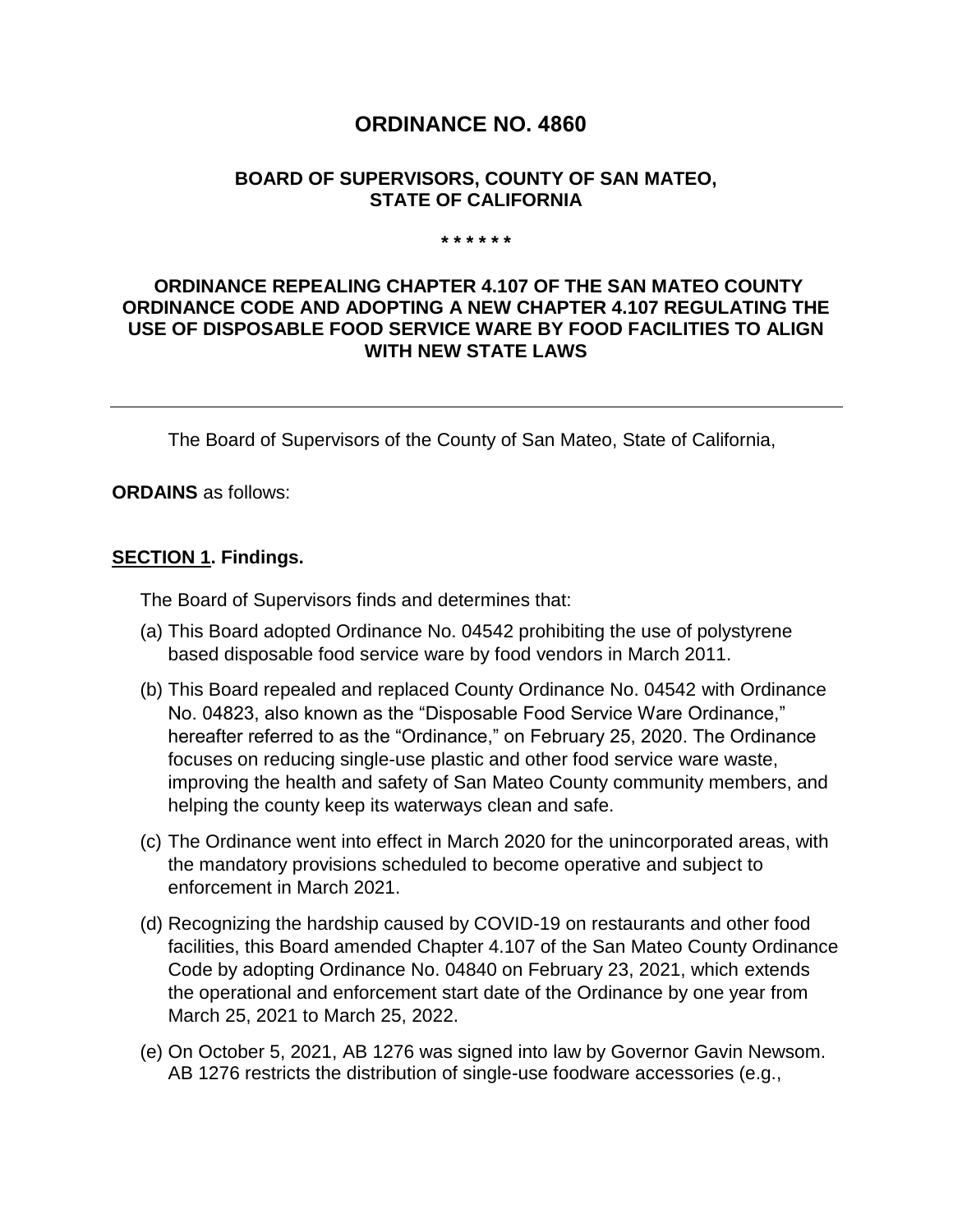utensils, straws, stirrers, condiment packets, etc.) by restaurants and other food facilities.

- (f) On October 5, 2021, AB 1200 was also signed into law by the Governor. AB 1200 mandates that no person shall distribute, sell, or offer for sale in the state any food packaging (including single-use foodware) that contains regulated perfluoroalkyl and polyfluoroalkyl substances (PFAS).
- (g) The Ordinance includes requirements that are well aligned with many of the requirements on foodware in AB 1276 and AB 1200. However, some discrepancies exist. As such, the Ordinance must be amended to ensure alignment with requirements in both State bills.
- (h) This Board does, accordingly, find and declare that it should repeal and replace in its entirety Chapter 4.107 of the San Mateo County Ordinance Code to ensure the County's requirements around single-use foodware accessories distribution and PFAS regulation in single-use foodware align with the State of California's requirements.

#### **SECTION 2. Chapter 4.107 of the San Mateo County Ordinance Code is hereby repealed and replaced in its entirety by a new Chapter 4.107 to be numbered and entitled and to read as follows**:

## **CHAPTER 4.107 REGULATING THE USE OF DISPOSABLE FOOD SERVICE WARE**

## **4.107.010 – Application of Chapter.**

- (a) The provisions of this chapter shall apply only within the unincorporated areas of San Mateo County.
- (b) Food Facilities at the San Francisco International Airport and the San Francisco County Jail located in the unincorporated San Mateo County area of San Bruno are exempt from the provisions of this Chapter.

#### **4.107.020 – Definitions.**

For purposes of this Chapter, the following terms have the following meanings:

- (a) "Aluminum Foil-based" means any Disposable Food Service Ware composed entirely of aluminum, including but not limited to aluminum tray liners, aluminum foil, and aluminum foil baskets.
- (b) "Compostable" means that an item or material:
	- 1. Meets standards for compostability from a certified/approved independent third-party approved by the County Manager or designee, in collaboration with local waste processors, haulers, and/or other entities, as needed; and/or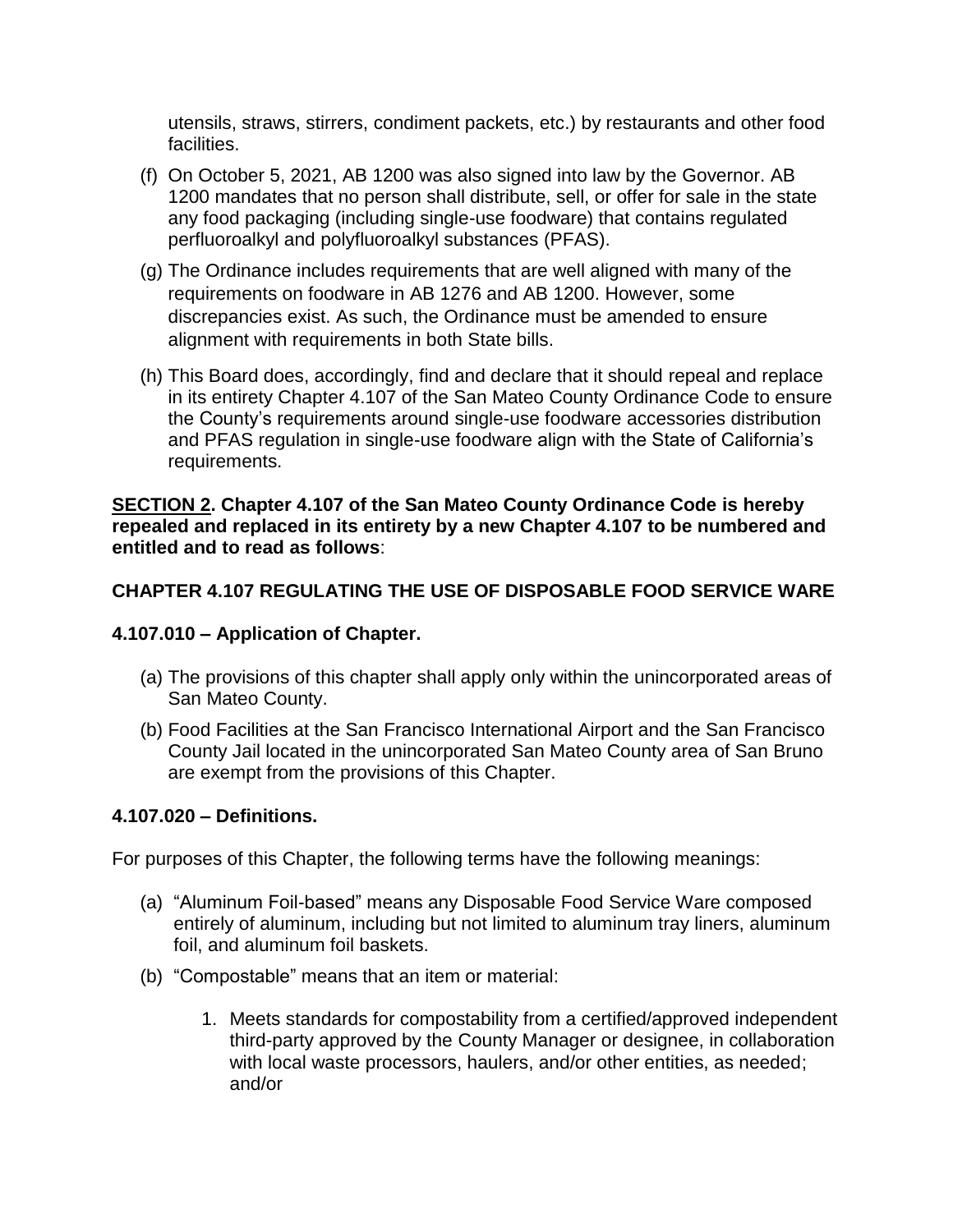- 2. Is any variation of acceptable materials that will break down or otherwise become part of usable compost in a safe and timely manner as determined by the County Manager or designee, in collaboration with local waste processors, haulers, and/or other entities, as needed; and
- 3. Is Natural Fiber-based. Compostable items may include those that are made entirely of Natural Fiber or Natural Fiber-based items that are coated or lined with biologically based polymer, such as, but not limited to corn or other plant sources (e.g., compostable plastics), if certified/approved by independent third parties approved by the County Manager or designee.

"Compostable" does not include items made entirely/primarily of biologically based polymer (e.g., PLA, PHA, or other compostable plastic), even if labeled or certified as compostable.

- (c) "Disposable" means designed to be discarded after a single or limited number of uses and not designed or manufactured for longer-term multiple reuse.
- (d) "Food Service Ware" means food contact products used for serving, distributing, holding, packaging, and/or transporting Prepared Food including, but not limited to plates, cups, bowls, trays, clamshell containers, boxes, utensils, straws, lids, and food contact paper (e.g., wraps, bags, tray liners, etc.). The term "Food Service Ware" includes Food Service Ware Accessories and Standard Condiment in Disposable packaging.
- (e) "Food Service Ware Accessories" include different types of Food Service Ware such as straws, stirrers, Utensils, condiment cups and packets, cocktail sticks/picks, toothpicks, napkins, cup spill plugs, cup sleeves, and other similar accessory or accompanying Food Service Ware used as part of food or beverage service or packaging. Detachable lids for beverage cups and food containers are not considered a Food Service Ware Accessory.
- (f) "Perfluoroalkyl and Polyfluoroalkyl substances (PFAS)" means a class of fluorinated organic chemicals containing at least one fully fluorinated carbon atom.
- (g) "Perfluoroalkyl and Polyfluoroalkyl Substances (PFAS) Restrictions" mean either of the following:
	- 1. PFAS has not been intentionally added to a product or product component.
	- 2. The presence of PFAS in a product or product component is below 100 parts per million, as measured in total organic fluorine.
- (h) "Food Facility" means an operation that stores, prepares, packages, serves, vends, or otherwise provides food to the public for human consumption, as defined by the California Health and Safety Code Section 113789 or successor.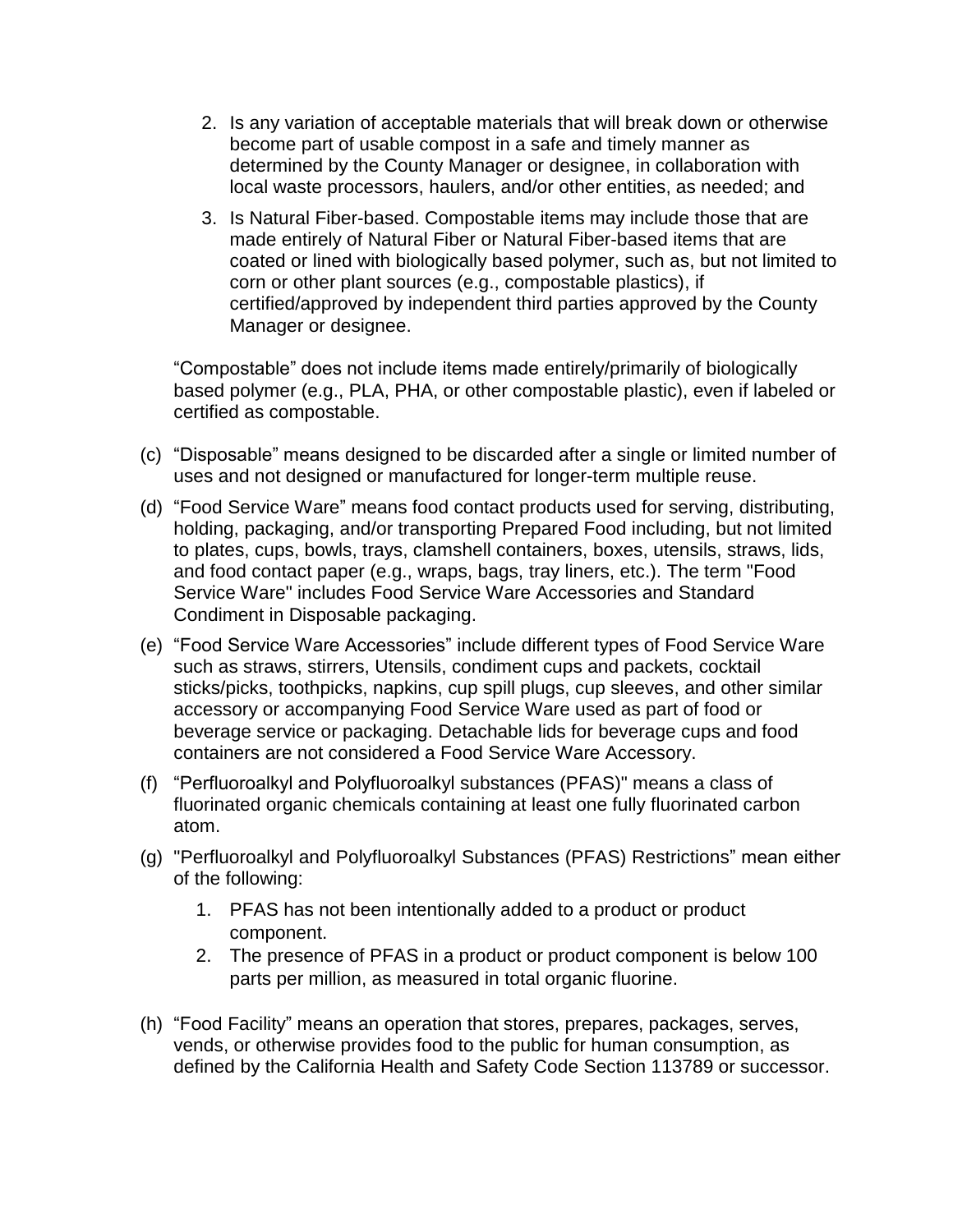It includes both permanent and temporary food facilities. Public schools are exempt from the provisions of this Chapter.

- (i) "Food Scrap Composting Method" means (1) self-hauling of food scraps to a permitted composting facility or a transfer station that accepts food scraps that will be transferred to a permitted composting facility for on-site compost processing, (2) food scrap compost collection service provided by a curbside hauler, or (3) on-site food scrap composting.
- (j) "Healthcare Facilities" mean places that provide healthcare to the public. Healthcare Facilities includes, but is not limited to hospitals, clinics, outpatient care centers, nursing homes, psychiatric care centers, medical offices, hospice homes, mental health and addiction treatment centers, orthopedic and other rehabilitation centers, urgent care, birth centers, etc.
- (k) "Natural Fiber/Natural Fiber-based" means a plant or animal-based, nonsynthetic fiber, including but not limited to products made from paper, sugarcane, bamboo, wheat stems/stalk, hay, wood, etc.
- (l) "Non-Compostable" means not meeting the definition of Compostable set forth in this Chapter.
- (m) "Polystyrene-based" means and includes expanded polystyrene, which is a thermoplastic petrochemical material utilizing a styrene monomer and processed by any number of techniques including, but not limited to fusion of polymer spheres (expandable bead polystyrene), injection molding, form molding, and extrusion-blow molding (extruded foam polystyrene). The term "polystyrene" also includes polystyrene that has been expanded or blown using a gaseous blowing agent into a solid foam (expanded polystyrene [EPS]) and clear or solid polystyrene known as oriented polystyrene.
- (n) "Prepackaged Food" means any properly labeled processed food, prepackaged to prevent any direct human contact with the food product upon distribution from the manufacturer and prepared at an approved source.
- (o) "Prepared Food" means food or beverages that undergo a cooking or food preparation technique on the Food Facility's premises for consumption by the public. Cooking or food preparation technique includes, but is not limited to the following:
	- 1. Cooking methods, utilizing the application of heat, such as steaming, microwaving, simmering, boiling, broiling, grilling, frying, or roasting.
	- 2. Beverage preparation, such as blending, brewing, steeping, juicing, diluting, or pouring.
	- 3. Food preparation techniques, such as defrosting, rinsing, washing, diluting, cutting, portioning, mixing, blending, assembling, coating, dipping, garnishing, decorating, or icing.

Prepared Food does not include raw eggs or raw, butchered meats, fish, and/or poultry sold from a butcher case, a refrigerator case, or similar retail appliance.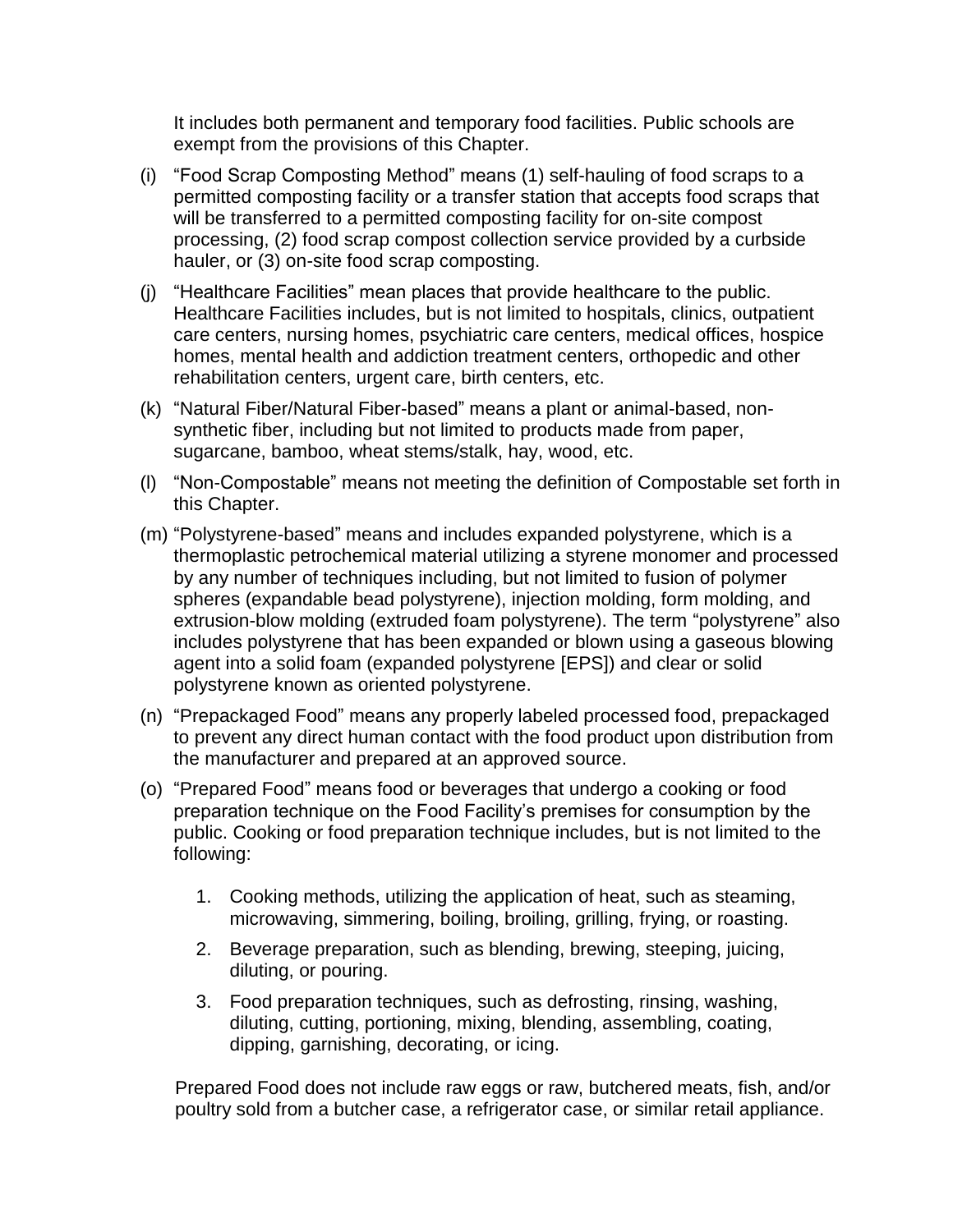- (p) "Standard Condiment" means relishes, spices, sauces, confections, or seasonings that require no additional preparation and that are usually used on a food item after preparation, and includes different types such as ketchup, mustard, mayonnaise, soy sauce, hot sauce, salsa, salt, pepper, and sugar/sugar substitutes.
- (q) "Takeout Food" means Prepared Food that is purchased to be consumed off a Food Facility's premises. Takeout Food includes Prepared Food delivered by a Food Facility or by a third-party Takeout Food Delivery Service.
- (r) "Takeout Food Delivery Service" is a service for online food ordering and delivery of Prepared Food from a Food Facility to a customer. This service can be provided directly by the Food Facility or by a third-party.
- (s) "Utensils" include different types of instruments used to assist the consumption of food, specifically, forks, knives, spoons, sporks, chopsticks, and tongs.

### **4.107.030 – Distribution of Disposable Food Service Ware Accessories and Standard Condiment.**

- (a) Except as provided in Subsections (b) and (c), Food Facilities, for on-premise dining and off-premise dining (e.g., Takeout Food Delivery Service, catering offsite, etc.), shall not provide any Disposable Food Service Ware Accessories or Standard Condiment in Disposable packaging to a consumer unless the specific type of Disposable Food Service Ware Accessory (including different types of Utensils) or specific type of Standard Condiment is requested by the consumer.
- (b) Food Facilities may ask a drive-through consumer if the consumer wants a specific type of Disposable Food Service Ware Accessory (including different types of Utensils), if the item is necessary for the consumer to consume Prepared Food or to prevent spills of or safely transport Prepared Food.
- (c) Food Facilities that are located entirely within a public use airport, as defined in Section 77.3 of Title 14 of the Code of Federal Regulations, may ask a walkthrough consumer if the consumer wants a specific type of Disposable Food Service Ware Accessory (including different types of Utensils), if the item is necessary for the consumer to consume Prepared Food or to prevent spills of or safely transport Prepared Food.
- (d) Disposable Food Service Ware Accessories and Standard Condiment in Disposable packaging provided by Food Facilities for use by consumers shall not be bundled or packaged in a manner that prohibits a consumer from taking only the type of Disposable Food Service Ware Accessory (including different types of Utensils) or type of Standard Condiment desired without also having to take a different type of Disposable Food Service Ware Accessory or type of Standard Condiment. Food Facilities cannot distribute Disposable Utensils that are bundled or packaged together. Each type of Utensil (e.g., fork, spoon, knife, etc.) must be specifically requested by the consumer in order for a Food Facility to provide the item(s).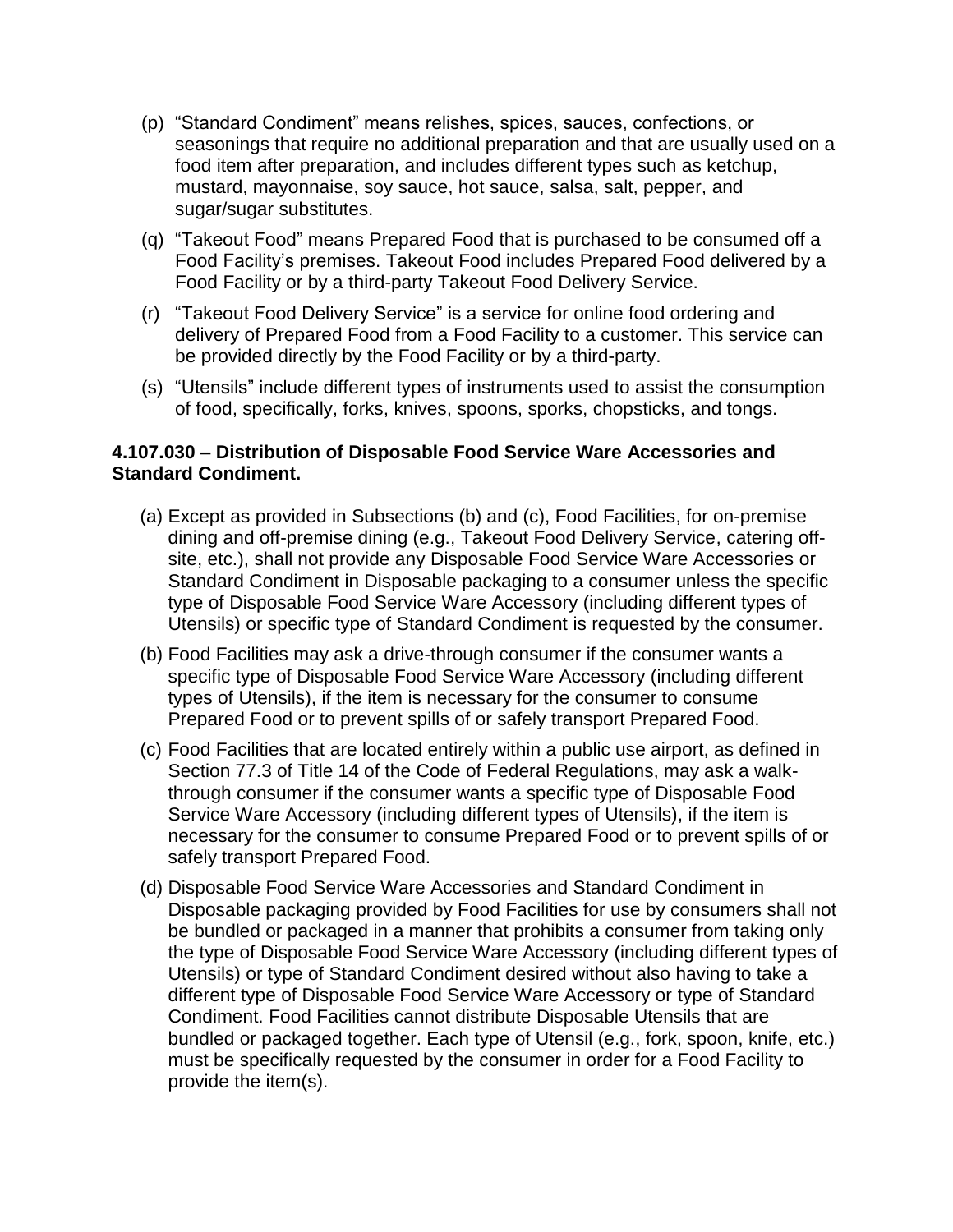- (e) Nothing in this Chapter shall prohibit a Food Facility from making unwrapped Disposable Food Service Ware Accessories available to a consumer using refillable self-service dispensers that dispense different types of Disposable Food Service Ware Accessories one item at a time to allow for Disposable Food Service Ware Accessories to be obtained.
- (f) Nothing in this Chapter shall prohibit a Food Facility from making Standard Condiment available to a consumer using refillable self-service dispensers to allow for Standard Condiment to be obtained. Food Facilities that offer Standard Condiment are encouraged to use bulk dispensers for the condiments rather than condiments packaged for single-use.
- (g) Takeout Food Delivery Services shall provide consumers with the option to proactively request the different types of available Disposable Food Service Ware Accessories (including different types of Utensils) and the different types of Standard Condiment from a Food Facility serving Prepared Food. The default option on the digital ordering/point-of-sale platforms of Takeout Food Delivery Services shall be that no Disposable Food Service Ware Accessories or Standard Condiment are requested.
- (h) Takeout Food Delivery Services shall provide Food Facilities the ability to tailor the digital ordering/point-of-sale platforms so that Food Facilities can customize and itemize the different types of available Disposable Food Service Ware Accessories (including different types of Utensils) and the different types of available Standard Condiments for consumers to proactively select.
- (i) If a Food Facility uses any Takeout Food Delivery Service, the Food Facility shall customize its menu with an itemized list and/or provide options of the different types of available Disposable Food Service Ware Accessories (including different types of Utensils) and the different types of available Standard Condiments for consumers to proactively select. Only those specific types of Disposable Food Service Ware Accessories (including different types of Utensils) or specific types of Standard Condiment proactively requested by the consumer shall be provided by the Food Facility. If a consumer does not request any Disposable Food Service Ware Accessories or Standard Condiment, no Disposable Food Service Ware Accessories or Standard Condiment shall be provided by the Food Facility for delivery of Prepared Food. Pursuant to Subsection (d), each type of Utensil (e.g., fork, spoon, knife, etc.) offered by the Food Facility shall also be listed individually, unbundled on the menu and provided by the Food Facility for delivery along with the Prepared Food only if requested by the consumer.

#### **4.107.040 – Standards and Required Use of Disposable Food Service Ware.**

- (a) No Food Facility shall use Polystyrene-based Disposable Food Service Ware when providing Prepared Food.
- (b) Food Facilities shall only provide Disposable straws, stirrers, utensils, and cocktail/toothpicks (and the packaging that these individual items are wrapped in, if any) that are Compostable.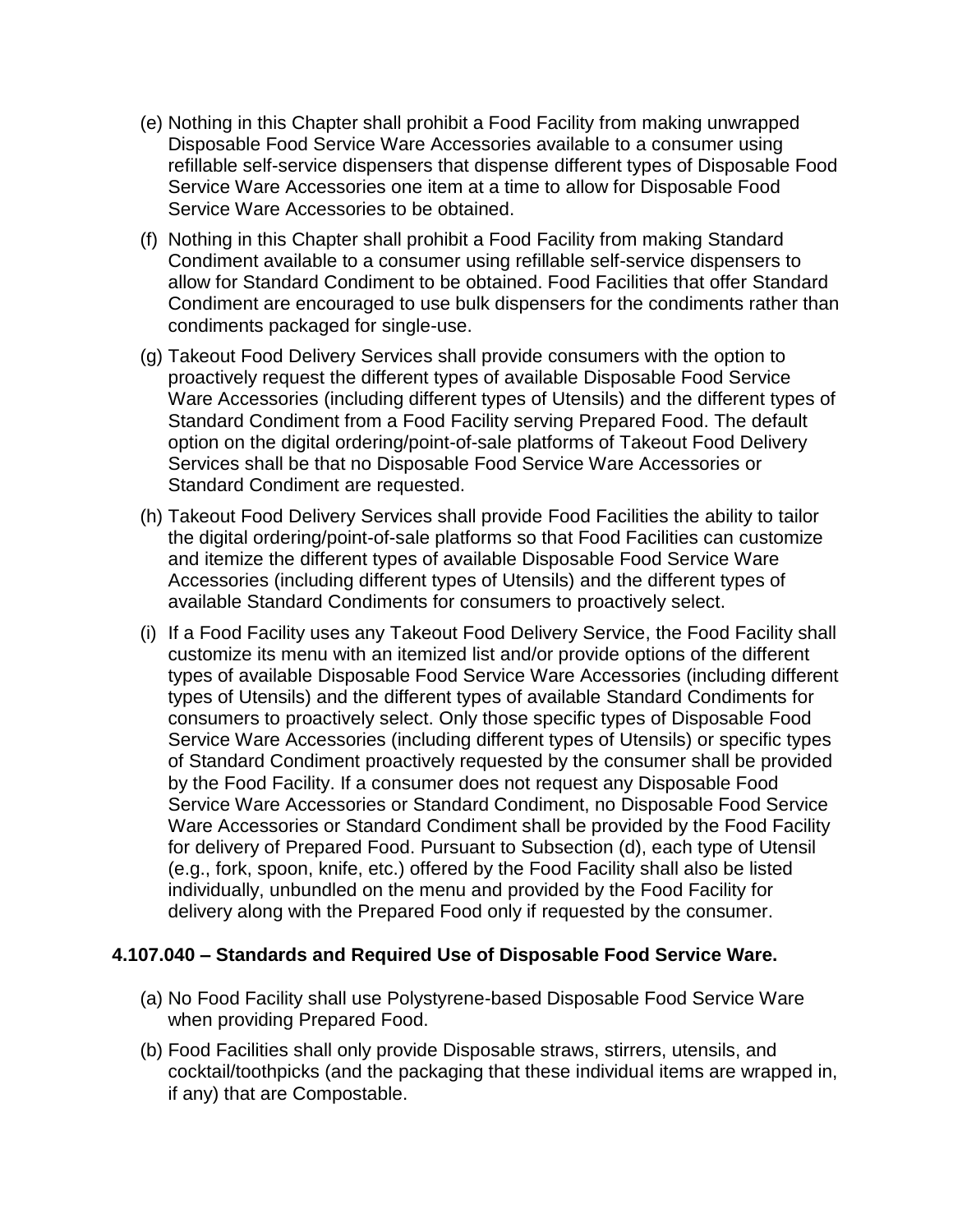- (c) Nothing in this Chapter shall conflict or be construed to conflict with the Americans with Disabilities Act or any other applicable law concerning the rights of individuals with disabilities. In particular, nothing in this Chapter shall restrict, or be construed to restrict, the provision by Food Facilities of Disposable Non-Compostable straws to individuals who may request the use of Disposable Non-Compostable straws to accommodate medical needs or disabilities. Healthcare Facilities may distribute Disposable Non-Compostable straws with or without request by a patient at the discretion of the Healthcare Facility staff based on the physical or medical needs of the patient.
- (d) Food Facilities shall use Compostable items for the below Disposable Food Service Ware when providing Prepared Food:
	- 1. Plates
	- 2. Bowls (of all sizes including, but not limited to soup and salad bowls)
	- 3. Cups (of all sizes including, but not limited to beverage and accessory cups for Standard Condiments)
	- 4. Food trays and food boats
	- 5. Boxes
	- 6. Hinged or lidded containers (e.g., clamshells), deli containers, and other containers used for the sale and/or distribution of Prepared Food
- (e) Commencing on the effective date of this Chapter up until December 31, 2022, for the Compostable Disposable Food Service Ware listed in Subsection (d), Food Facilities shall use items that meet Perfluoroalkyl and Polyfluoroalkyl Substances (PFAS) Restrictions. To verify the PFAS Restrictions, Food Facilities shall use items that are certified/approved by independent third parties approved by the County Manager or designee, in collaboration with local waste processors and haulers, as needed.
- (f) For all other Disposable Food Service Ware not listed in Subsections (b) and (d), Food Facilities shall use only Disposable Food Service Ware that can be composted by the Food Scrap Composting method utilized by the Food Facility and/or accepted for recycling by the Food Facility's recycling collection service, unless a feasible alternative does not exist.
- (g) The County shall maintain a list of approved Disposable Food Service Ware and/or references to resources that maintain regularly updated lists of products that meet the requirements detailed in Subsections (a), (b), (d) and (e) of this Section. This information shall be made public by the Office of Sustainability. If a product is not included on the approved list, the Food Facility wishing to use a product as Disposable Food Service Ware shall establish to the County Manager or designee's satisfaction that the product complies with the requirements detailed in Subsections (a), (b), (d) and (e).

#### **4.107.050 – Recordkeeping and Inspection.**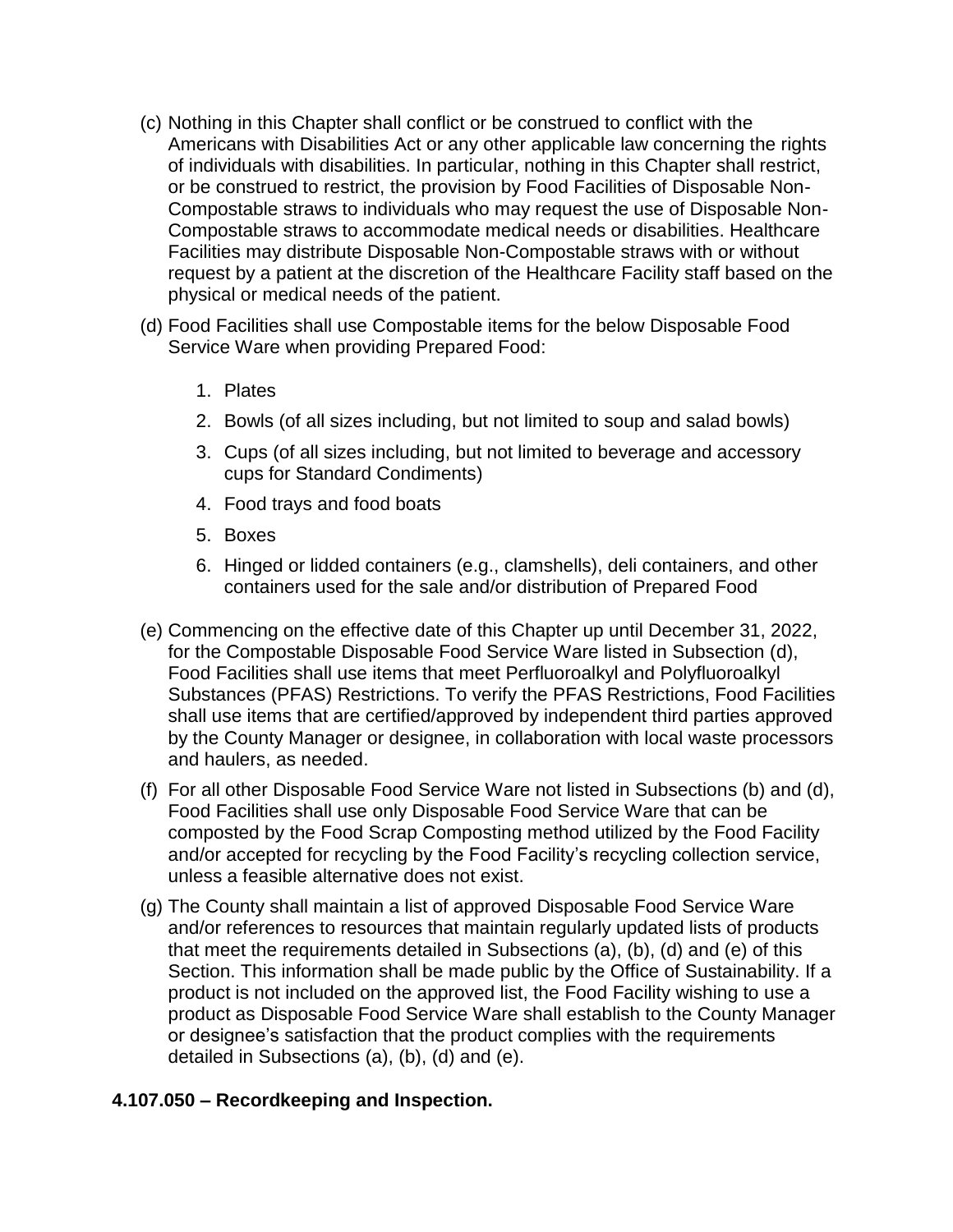- (a) Food Facilities shall keep complete and accurate record or documents of the purchase of the acceptable Disposable Food Service Ware evidencing compliance with this Chapter for a minimum period of three years from the date of purchase.
- (b) The record shall be made available for inspection at no cost to the County during regular business hours by County employee or County-designated staff authorized to enforce this Chapter. Unless an alternative location or method of review is mutually agreed upon, the records or documents shall be made available at the Food Facility address.
- (c) The provision of false or incomplete information, records, or documents to the County shall be a violation of this Chapter.

### **4.107.060 – Automatic Exemptions.**

- (a) Prepackaged Food is exempt from the provisions of this Chapter.
- (b) Polystyrene coolers and ice chests intended for reuse are exempt from the provisions of this Chapter.
- (c) Disposable Food Service Ware that is entirely Aluminum Foil-based or recyclable glass is exempt from the provisions of this Chapter.
- (d) If the County determines that a reasonably feasible Disposable Food Service Ware that complies with Section 4.107.040 (a), (b), (d), and (e) of this Chapter does not exist, these items will be exempt from all or select requirements of the abovementioned provisions of this Chapter until the County determines that a reasonably feasible alternative is available on the market for purchase. The County will have a current list of these temporarily exempted Disposable Food Service Ware made public by the Office of Sustainability.
- (e) Temporary exemptions due to an emergency are automatic without the submission of a request for an exemption. An emergency is defined as a sudden, unexpected occurrence posing a clear and imminent danger that requires immediate action to prevent or mitigate the loss or impairment of life, health, property, or essential public services. Examples of an emergency include, but are not limited to natural disasters, emergencies due to the release of hazardous materials, emergencies associated with loss of power and/or water, or emergency medical response.

#### **4.107.070 – Case-by-Case Consideration of Requests for Hardship Exemption.**

#### (a) Grounds for an exemption.

An exemption from any of the provisions of this Chapter may be granted by the County Manager or designee upon demonstration by a Food Facility to the satisfaction of the County that strict application of the requirements would cause undue hardship. An "undue hardship" includes, but is not limited to the following: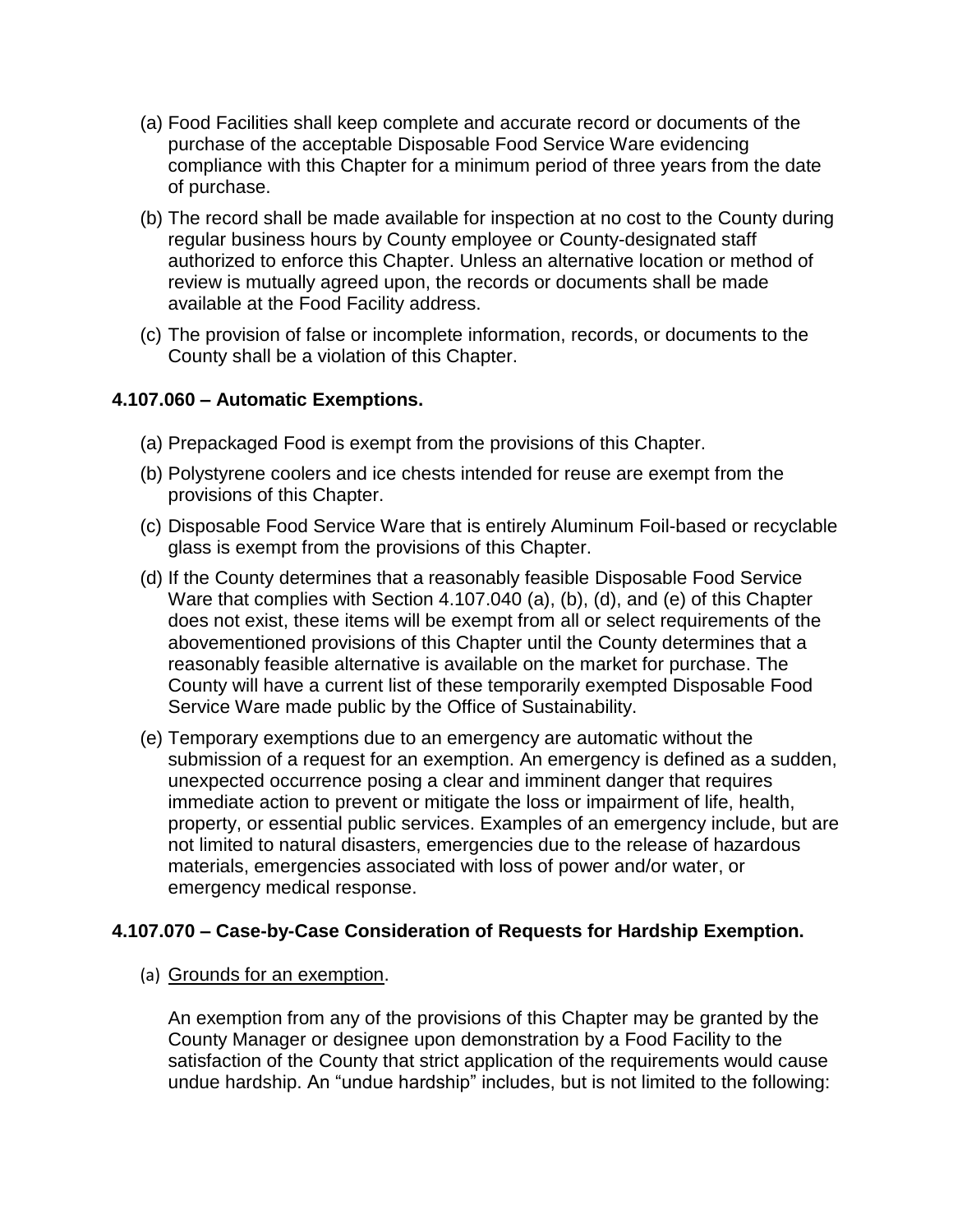- 1. A situation unique to the Food Facility where a suitable alternative that conforms with the requirements detailed in Section 4.107.040 (a), (b), (d), and (e) does not exist for a specific application.
- 2. Imposing the provisions of this Chapter would cause significant economic hardship. "Significant economic hardship" may be based on, but not limited to, demonstrating that suitable Disposable Food Service Ware is not available at a commercially reasonable price and the additional cost associated with providing the Disposable Food Service Ware is particularly burdensome to the Food Facility based on the type of operation(s) affected, the overall size of the business/operation, the number, type and location of its facilities, the impact on the overall financial resources of the Food Facility, and other factors. Reasonable added cost for a suitable item as compared to a similar item that the Food Facility can no longer use shall not by itself constitute adequate grounds to support an exemption for such item. In determining whether a significant economic hardship has been established, the County Manager or designee may consider the following information: ability of the Food Facility to recover the additional expense by increasing its prices; the availability of tax credits and deductions; outside funding; and other options.
- (b) Request for an exemption. A request for an exemption from the requirements of this Chapter shall include all information deemed necessary by the County to render a decision, including but not limited to documentation showing the factual support for the requested exemption. A request for an exemption may be approved by the County Manager or designee, in whole or in part, with or without conditions. The duration of the exemption, if granted, shall also be determined by the County Manager or designee. Information about the application process for requesting an exemption will be made available to the public by the Office of Sustainability.

## **4.107.080 – Enforcement.**

- (a) The County Manager or designee may enforce this Chapter.
- (b) A violation of this Chapter is an infraction and is also punishable by administrative fines as set forth in [Chapter 1.40.](https://library.municode.com/ca/san_mateo_county/codes/code_of_ordinances?nodeId=TIT1GEPR_CH1.40ADRE)
- (c) Compliance plan.
	- 1. If requested by the County Manager or designee, a Food Facility that is in violation of any of the provisions detailed in this Chapter shall create and submit to the County Manager or designee a compliance plan, which will include information on corrective action(s) that the Food Facility shall undertake to come into compliance. Other requested information may include, and are not limited to proposed timeline for corrective action(s), and identification of individuals responsible for ensuring compliance.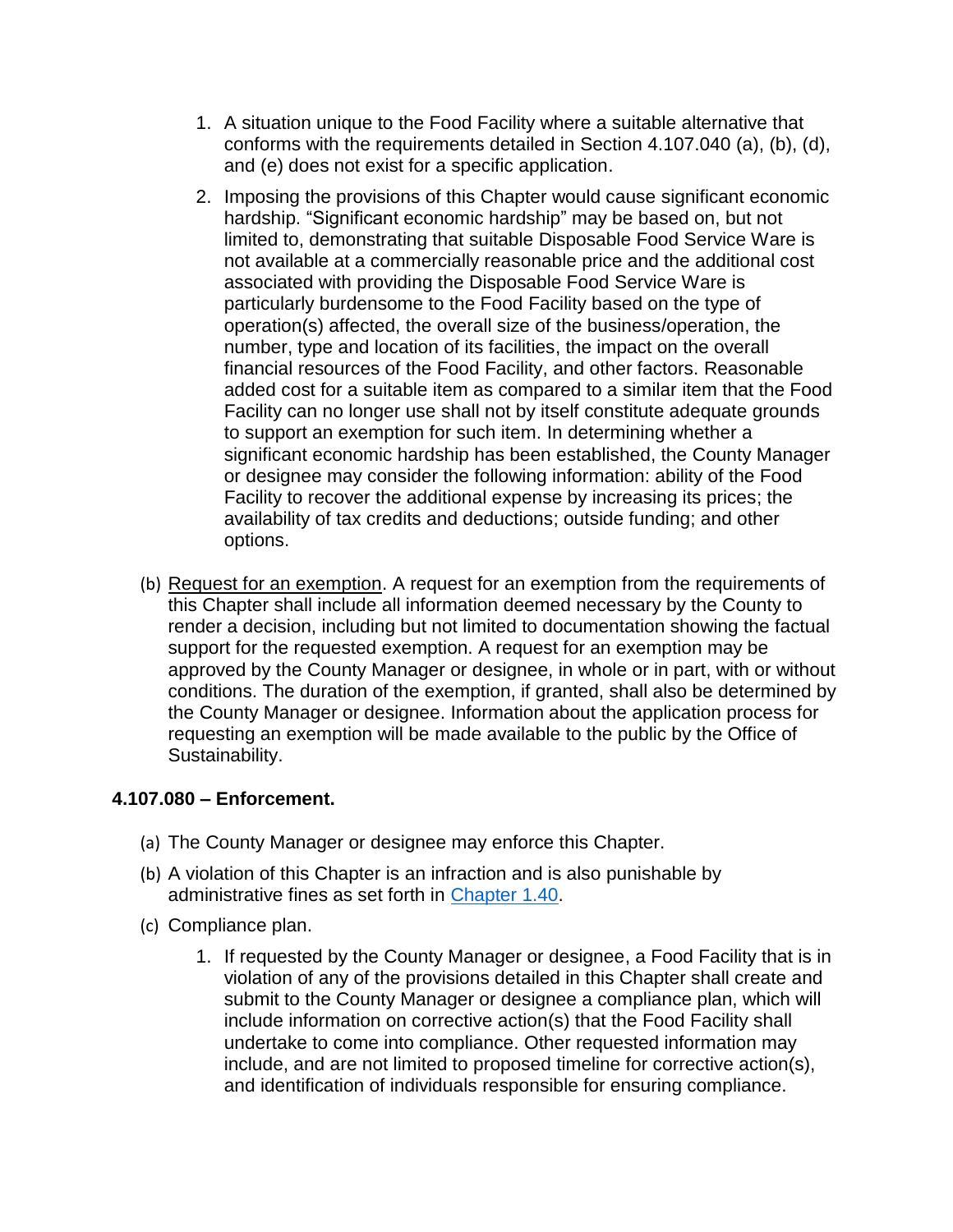- 2. The Food Facility shall create and submit its completed compliance plan within fourteen calendar days (14) from the time of request by the County Manager or designee.
- (d) This Section shall not be interpreted to limit any otherwise available civil or administrative remedies under law.

### **4.107.090 – Enforcement within Incorporated Areas of County of San Mateo.**

- (a) The County Manager or designee is hereby authorized to and may enforce Chapter 4.107 within an incorporated city within the County of San Mateo, if the governing body of that city does each of the following:
	- 1. Adopts and makes part of its municipal code:
		- i. Chapter 4.107 in its entirety by reference; or
		- ii. An ordinance that contains each of the provisions of Chapter 4.107.
	- 2. Authorizes, by ordinance, the County Manager or designee to enforce the municipal code adopted pursuant to Subsection (a)(1), such authorization to include, without limitation, the authority to hold hearings, issue citations, or assess administrative fines on behalf of the city.
	- 3. Enters into a Memorandum of Understanding with the County for enforcement within the city.
- (b) The County Manager or designee shall only provide enforcement within an incorporated city if it has determined that it has adequate resources to do so.

## **SECTION 3. California Environmental Quality Act (CEQA) Finding.**

This Ordinance is exempt from the environmental review requirements of CEQA pursuant to Section 15061 (b)(3) of Title 14 of the California Code of Regulations because it can be seen with certainty that there is no possibility that the provisions contained herein may have a significant effect on the environment. Further, the Ordinance is also exempt from the requirements of CEQA pursuant to CEQA Guidelines Sections 15307 and 15308 of Title 14 of the California Code of Regulations as actions taken by regulatory agencies to assure the maintenance, restoration, enhancement of natural resources, or protection of the environment.

#### **SECTION 4. Severability.**

If any provision, section, subsection, sentence, clause, phrase, or word of this Chapter 4.107, or any application thereof to any person or circumstance, is held to be invalid or unconstitutional by a court of competent jurisdiction, such decision shall not affect the validity of the remaining portions or applications of the Chapter. The Board of Supervisors hereby declares that it would have passed this Chapter, and each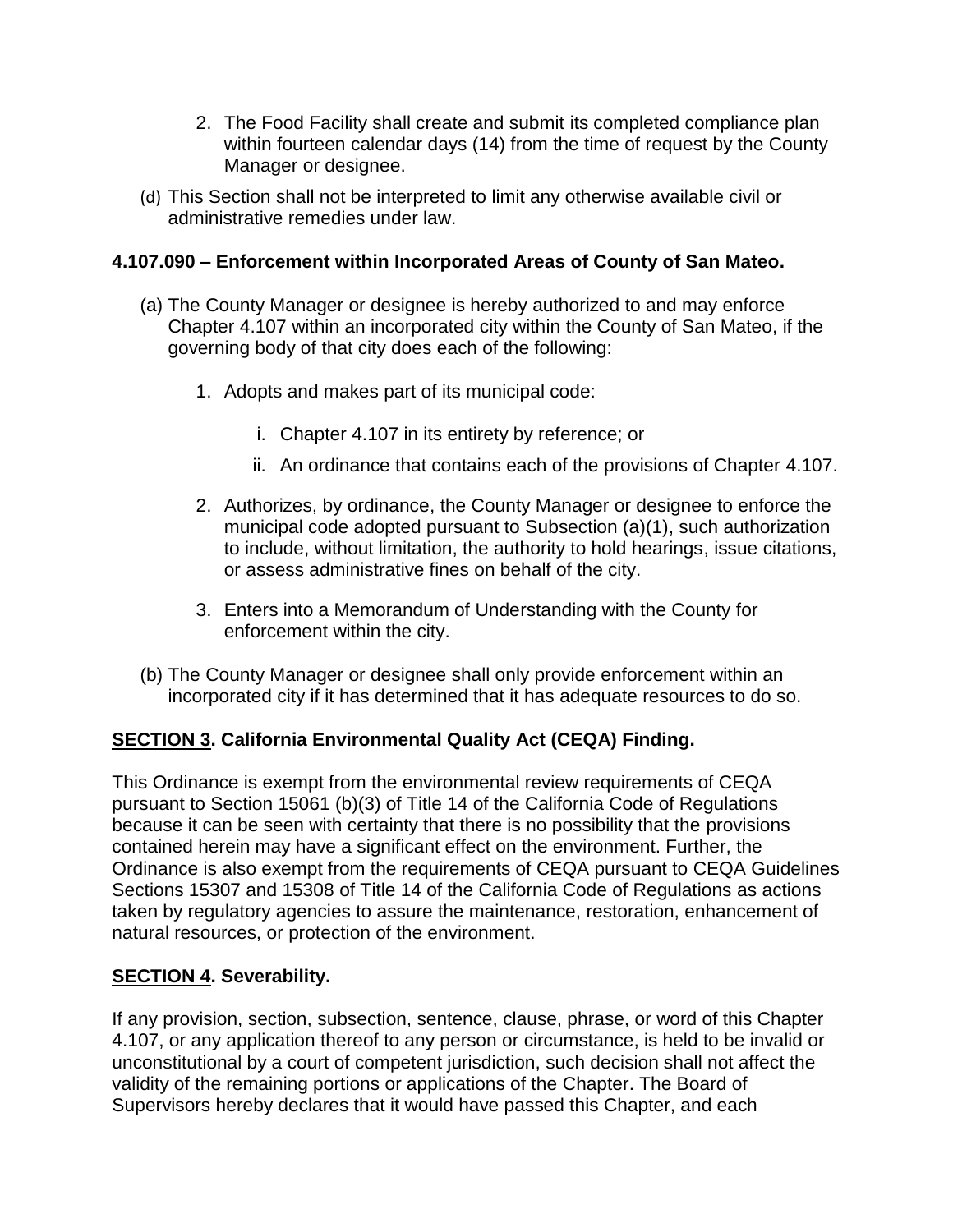provision, section, subsection, sentence, clause, phrase, and word not declared invalid or unconstitutional without regard to whether any portion of this Chapter or application thereof would be subsequently declared invalid or unconstitutional.

### **SECTION 5. Effective Date.**

This Ordinance shall be effective thirty (30) days after adoption. However, the mandatory provisions of this Ordinance shall only become operative and subject to enforcement on October 1, 2022.

\* \* \* \* \*